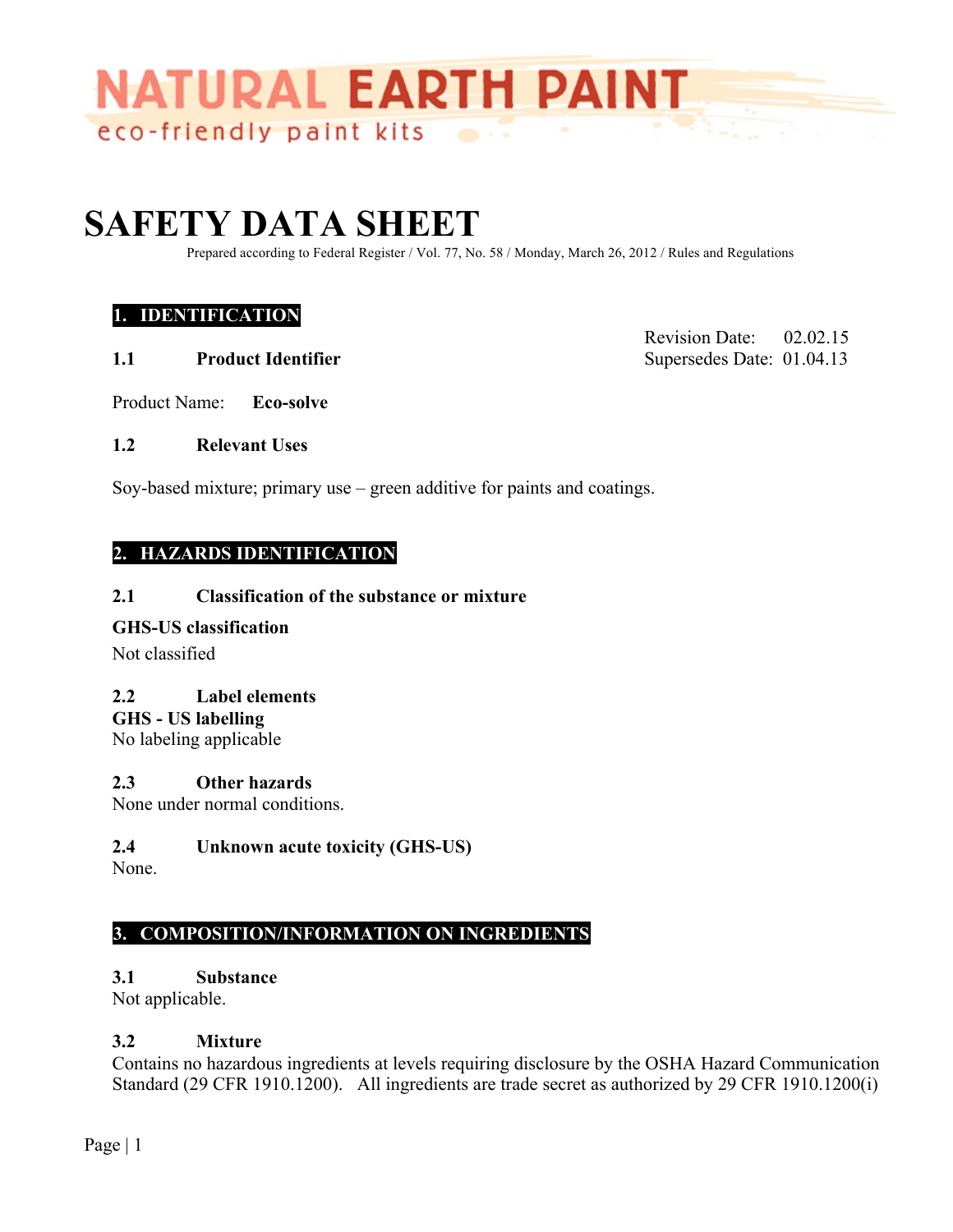(1). Specific information will be made available to health-care professionals, employees or representatives as required by 29 CFR 1910.1200(i) (1) (iv) for medical evaluation of treatment.

## **4. FIRST AID MEASURES**

## **4.1 Description of first aid measures**

| First-aid measures general            | : If exposed or concerned, get medical attention. Show this<br>safety data sheet to the doctor in attendance. Wash<br>contaminated clothing before re-use. Never give anything to<br>an unconscious person. |
|---------------------------------------|-------------------------------------------------------------------------------------------------------------------------------------------------------------------------------------------------------------|
| First-aid measures after inhalation   | : IF INHALED: Remove to fresh air and keep at rest in a<br>comfortable position for breathing.                                                                                                              |
| First-aid measures after skin contact | : IF ON SKIN (or clothing): Remove affected clothing and<br>wash all exposed skin with water for at least 15 minutes.                                                                                       |
| First-aid measures after eye contact  | : IF IN EYES: Immediately flush with plenty of water for at<br>least 15 minutes. Remove contact lenses if present and easy<br>to do so. Continue rinsing.                                                   |
| First-aid measures after ingestion    | : IF SWALLOWED: rinse mouth thoroughly. Do not induce<br>vomiting without advice from poison control center or<br>medical professional. Get medical attention if you feel<br>unwell.                        |
| First-aid measures general            | : If exposed or concerned, get medical attention. Show this<br>safety data sheet to the doctor in attendance. Wash<br>contaminated clothing before re-use. Never give anything to<br>an unconscious person. |

**4.2 More important symptoms and effects, both acute and delayed**

| Symptoms/injuries after inhalation   | : May cause respiratory irritation.      |
|--------------------------------------|------------------------------------------|
| Symptoms/injuries after skin contact | : May cause skin irritation.             |
| Symptoms/injuries after eye contact  | : May cause slight irritation.           |
| Symptoms/injuries after ingestion    | : May cause gastrointestinal irritation. |

#### **4.3 Indication of any immediate medical attention and special treatment needed** No additional information available.

# **5. FIRE-FIGHTING MEASURES**

## **5.1 Extinguishing media**

| Suitable extinguishing media   | : Foam; dry powder; arbon dioxide; water spray; sand. |
|--------------------------------|-------------------------------------------------------|
| Unsuitable extinguishing media | : Do not use a heavy water stream.                    |

# **5.2 Special hazards arising from the substance or mixture**

| Fire hazard | : Rags soaked with product may present a fire or spontaneous |
|-------------|--------------------------------------------------------------|
|             | combustion hazard as do all natural oils.                    |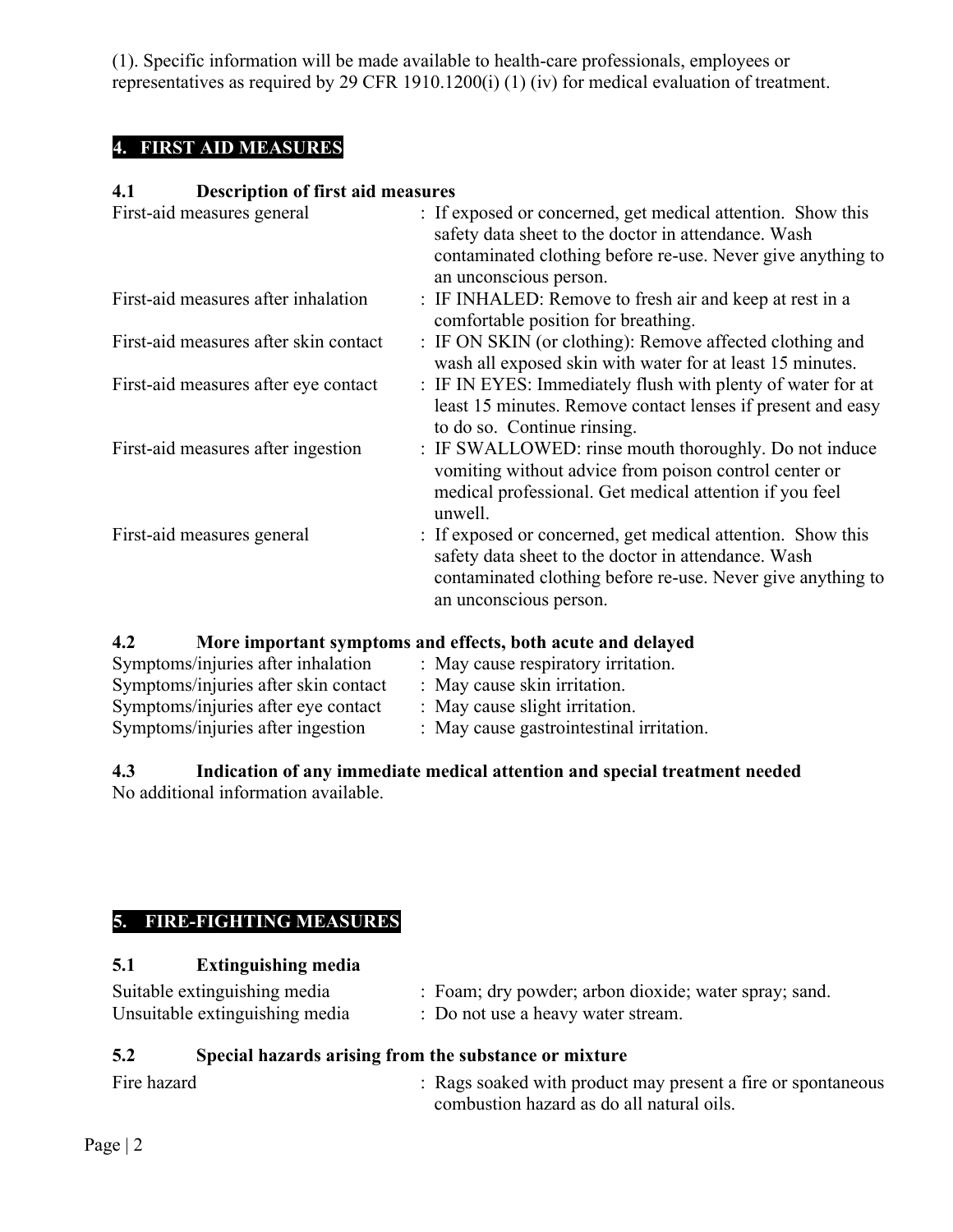| Explosion hazard<br>Reactivity |                                | : Product is not explosive.<br>: No dangerous reactions known under normal use.                                                                                            |  |
|--------------------------------|--------------------------------|----------------------------------------------------------------------------------------------------------------------------------------------------------------------------|--|
| 5.3                            | <b>Advice for firefighters</b> |                                                                                                                                                                            |  |
| Firefighting instructions      |                                | : Use water spray or fog for cooling exposed containers.<br>Exercise caution when fighting any chemical fire. Do not<br>dispose of fire-fighting water in the environment. |  |
| Protection during firefighting |                                | : Do not enter fire area without proper protective equipment,                                                                                                              |  |

## **6. ACCIDENTAL RELEASE MEASURES**

#### **6.1 Personal precautions, protective equipment and emergency procedures**

| General measures | : Specific emergency measures are required other than good |
|------------------|------------------------------------------------------------|
|                  | laboratory hygiene and safety practices.                   |

including respiratory protection.

## **6.1.1 For non-emergency personnel**

| Protective equipment | : Wear Protective equipment as described in Section 8. |
|----------------------|--------------------------------------------------------|
| Emergency procedures | : Evacuate unnecessary personnel.                      |

## **6.1.2 For emergency responders**

| Protective equipment | : Wear suitable protective clothing, gloves and eye or face |  |
|----------------------|-------------------------------------------------------------|--|
|                      | protection; approved supplied-air respirator, in case of    |  |
|                      | emergency.                                                  |  |

## **6.2 Environmental precautions**

Prevent entry to sewers and public waters. Notify authorities if liquid enters sewers or public waters. Avoid release to the environment.

#### **6.3 Methods and material for containment and cleaning up**

| For containment         | : Contain any spills with dikes or absorbents to prevent         |
|-------------------------|------------------------------------------------------------------|
|                         | migration and entry into sewers or streams.                      |
| Methods for cleaning up | : Soak up spills with inert solids, such as clay or diatomaceous |
|                         | earth as soon as possible. Place in a suitable container for     |
|                         | disposal in accordance with the waste regulations.               |

## **6.4 Reference to other sections**

No additional information avalable.

## **7. HANDLING AND STORAGE**

## **7.1 Precautions for safe handling**

| Precautions for safe handling | : Wash hands and other exposed areas with mild soap and   |
|-------------------------------|-----------------------------------------------------------|
|                               | water before eating, drinking or smoking and when leaving |
|                               | work.                                                     |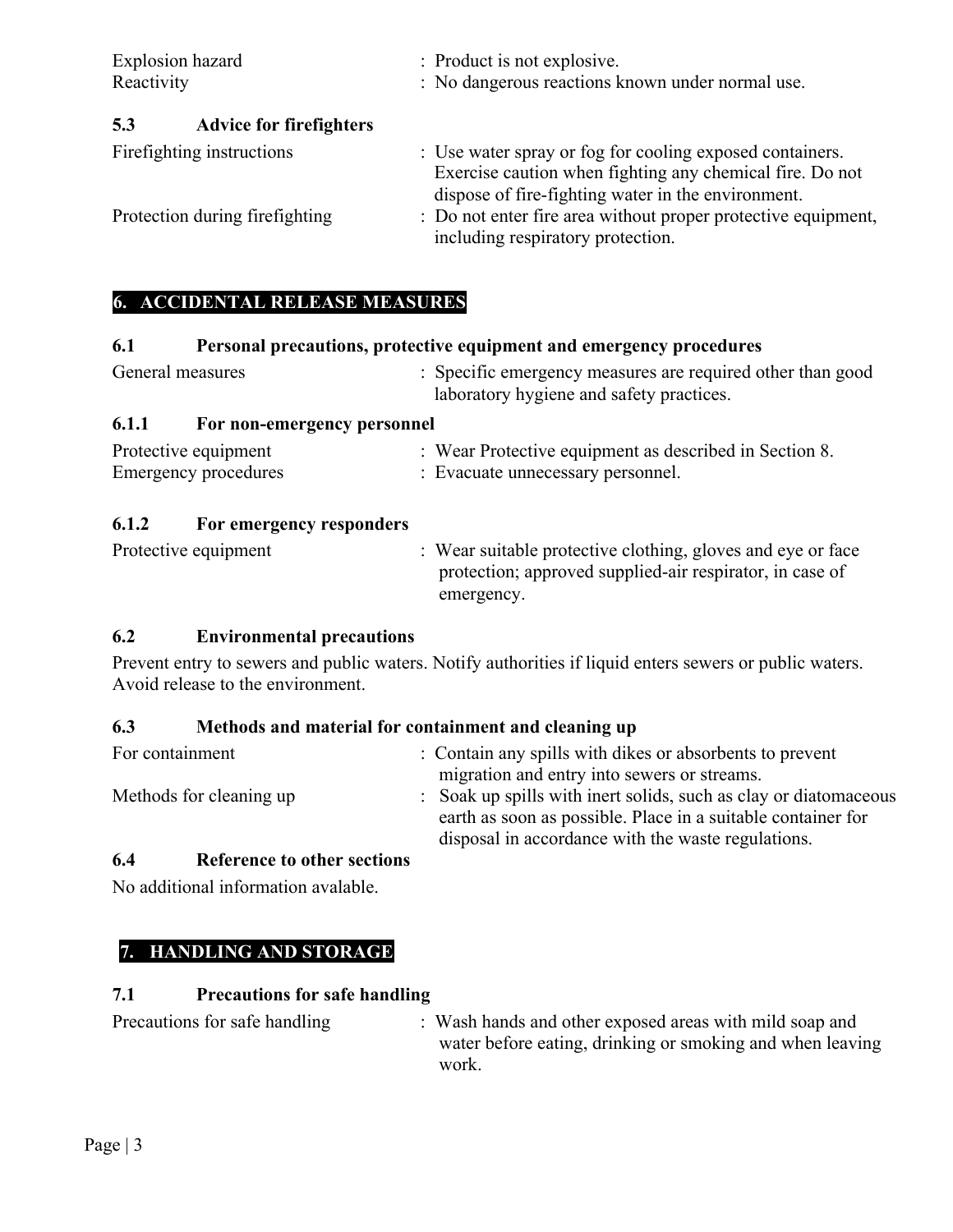## **7.2 Conditions for safe storage, including any incompatibilities**

| Technical measures     | : Stable (Shelf Life $>$ 2 Years).                          |
|------------------------|-------------------------------------------------------------|
| Storage conditions     | : Store in dry, well-ventilated area. Keep container closed |
| Incompatible materials | when not in use.<br>: Combustible materials.                |

## **7.3 Specific end use(s)**

No additional information available

# **8. EXPOSURE CONTROL/PERSONAL PROTECTION**

#### **8.1. Control parameters**

## **8.2. Exposure controls**

Appropriate engineering controls : Provide adequate general and local exhaust ventilation. Use process enclosures, local exhaust ventilation, or other engineering controls to control airborne levels below recommended exposure limits. Use explosion-proof equipment with flammable materials. Ensure adequate ventilation, especially in confined areas.

use NIOSH-approved respiratory protective equipment.

Personal protective equipment : Gloves; protective goggles.



Hand protection : Use gloves chemically resistant to this material when prolonged or repeated contact could occur. Gloves should be classified under Standard EN 374 or ASTM F1296. Suggested glove materials are: Neoprene, Nitrile/butadiene rubber, polyethylene, Ethyl vinyl alcohol laminate, PVC or vinyl. . Suitable gloves for this specific application can be recommended by the glove supplier. Eye protection : Use eye protection suitable to the environment. Avoid direct contact with eyes. Skin and body protection : Wear suitable protective clothing. Respiratory protection : Use NIOSH-approved dust/particulate respirator. Where vapor, mist, or dust exceed PELs or other applicable OELs,

# **10. STABILITY & REACTIVITY**

## **10.1. Reactivity**

No dangerous reactions known under normal conditions of use.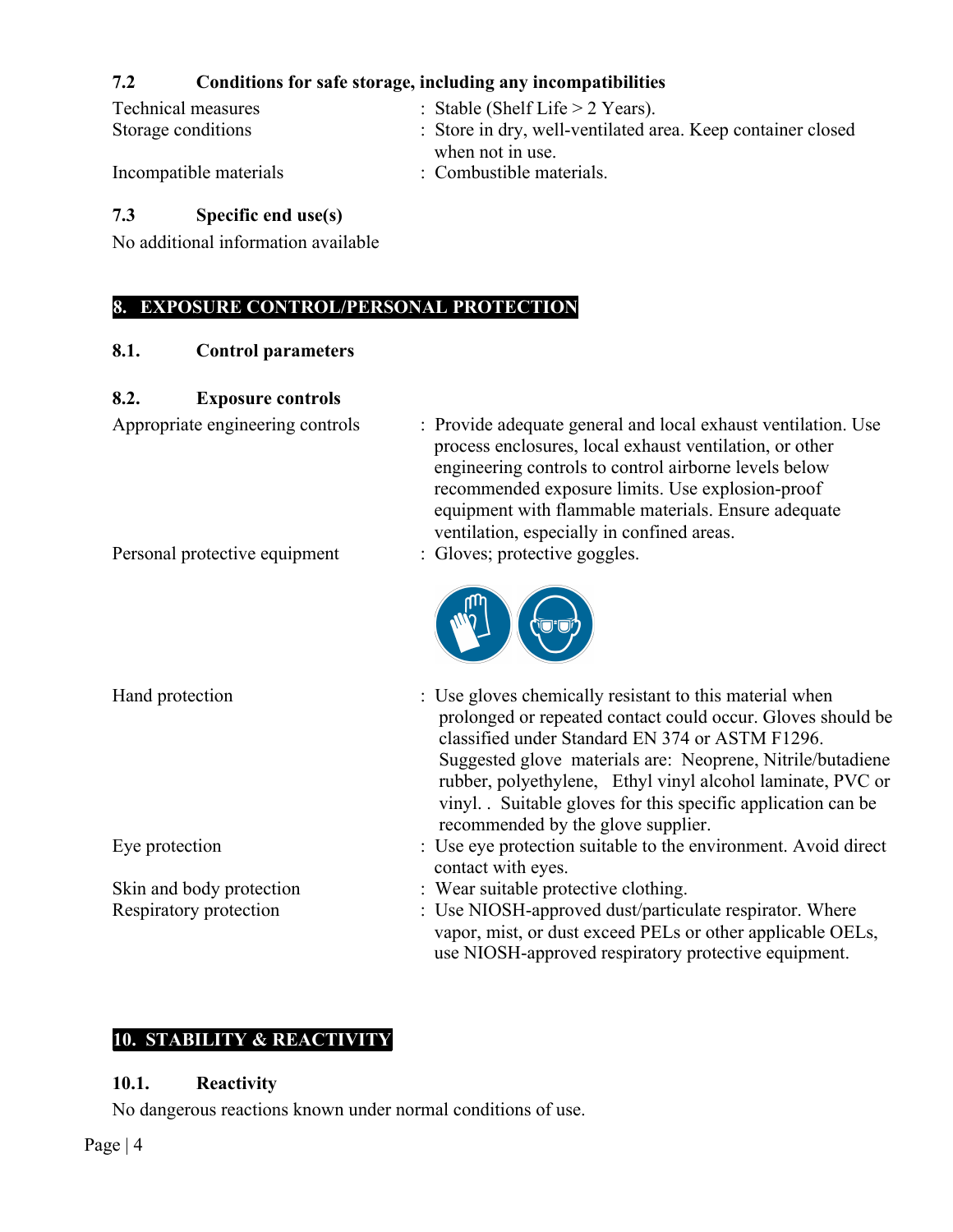## **10.2. Chemical stability**

Stable under recommended handling and storage conditions (see section 7).

#### **10.3. Possibility of hazardous reactions**

None known.

#### **10.4. Conditions to avoid**

Ignition sources.

## **10.5. Incompatible materials**

Acids. Strong oxidizers.

## **10.6. Hazardous decomposition products**

Carbon oxides (CO, CO2).

# **11. TOXICOLOGICAL INFORMATION**

| Acute toxicity                       | : Not classified                                                                                                                                                                           |
|--------------------------------------|--------------------------------------------------------------------------------------------------------------------------------------------------------------------------------------------|
| Skin corrosion/irritation            | : Not classified                                                                                                                                                                           |
|                                      | $pH$ : Human – A 24 hour human skin patch test indicated that<br>undiluted material produced very mild irritation. Irritancy<br>was less than that produced by a 4% aqueous soap solution. |
| Serious eye damage/irritation        | : Not classified                                                                                                                                                                           |
|                                      | $pH$ : Human – A 24 hour human skin patch test indicated that<br>undiluted material produced very mild irritation. Irritancy<br>was less than that produced by a 4% aqueous soap solution. |
| Respiratory or skin sensitisation    | : Not classified                                                                                                                                                                           |
| Germ cell mutagenicity               | : Not classified                                                                                                                                                                           |
| Carcinogenicity                      | : Not classified                                                                                                                                                                           |
| Reproductive toxicity                | : Not classified                                                                                                                                                                           |
| Specific target organ toxicity       | : Not classified                                                                                                                                                                           |
| (single exposure)                    |                                                                                                                                                                                            |
| Specific target organ toxicity       | : Not classified                                                                                                                                                                           |
| (repeated exposure)                  |                                                                                                                                                                                            |
| Aspiration hazard                    | : Not classified                                                                                                                                                                           |
| Symptoms/injuries after inhalation   | : Not classified                                                                                                                                                                           |
| Symptoms/injuries after skin contact | : May cause skin irritation.                                                                                                                                                               |
| Symptoms/injuries after eye contact  | : May cause slight irritation.                                                                                                                                                             |
| Symptoms/injuries after ingestion    | : May cause gastrointestinal irritation.                                                                                                                                                   |

# **12. ECOLOGICAL INFORMATION**

#### **12.1. Toxicity**

Ecology – general : Aquatic toxicity rating not determined. All possible measures should be taken to prevent release into the environment.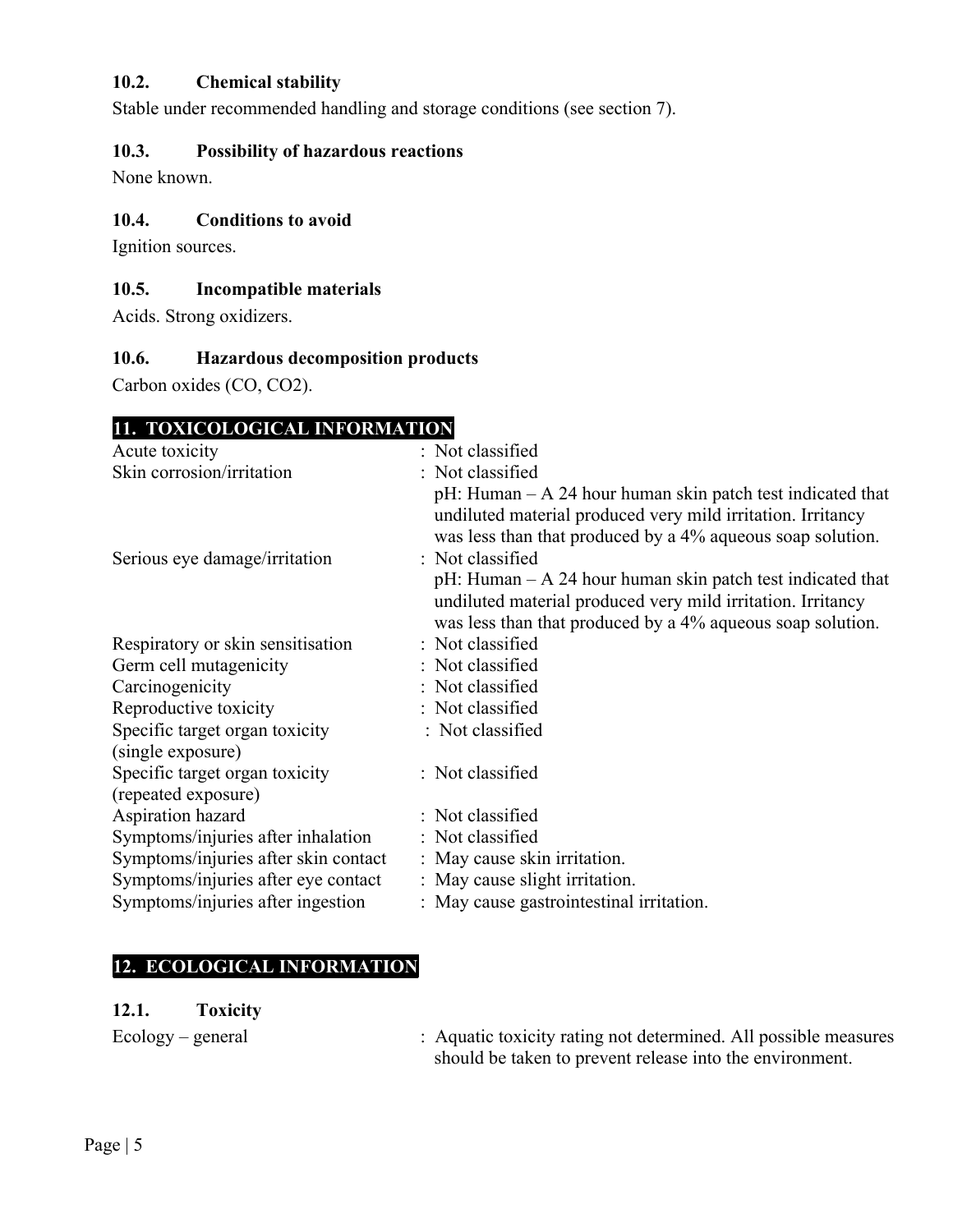# **13. DISPOSAL CONSIDERATIONS**

| Waste treatment methods        | : Do not discharge to public was tewater systems without<br>permit of pollution control authorities. No discharge to |
|--------------------------------|----------------------------------------------------------------------------------------------------------------------|
| Waste disposal recommendations | surface waters is allowed without an NPDES permit.<br>: Dispose in a safe manner in accordance with local/national   |
|                                | regulations.                                                                                                         |

## **14. TRANSPORTATION INFORMATION**

| In accordance with DOT          | : Not hazardous for transport. |
|---------------------------------|--------------------------------|
| <b>DOT</b> Proper Shipping Name | : Not Listed                   |
| Transport by sea                | : Non-hazardous                |
| Transport by air                | : Non-hazardous                |
| <b>IMDG</b> Classification      | : None                         |
| Dangerous Goods (Canada)        | : Not listed                   |

## **15. REGULATORY INFORMATION**

#### **15.1 US Federal Regulations**

All chemical substances in this product are listed in the EPA (Environment Protection Agency) TSCA (Toxic Substances Control Act) Inventory.

#### **15.2 International Regulations**

**Chemical Inventories** – In compliance denotes all components are on inventory or exempt.

| U.S. (TSCA)        | In Compliance    | Canada (CEPA): | Listed on DSL. |
|--------------------|------------------|----------------|----------------|
| Europe (EINECS):   | Listed on EINECS | Japan (ENCS):  | Listed on MITI |
| Australia (NOHSC): | In Compliance    | Korea:         | In Compliance  |
| China:             | In Compliance    | Philippines:   | In Compliance  |

#### **15.3 Other Regulatory Information:**

#### **California Proposition 65**

This product does not contain any substances known to the state of California to cause cancer and/or reproductive harm